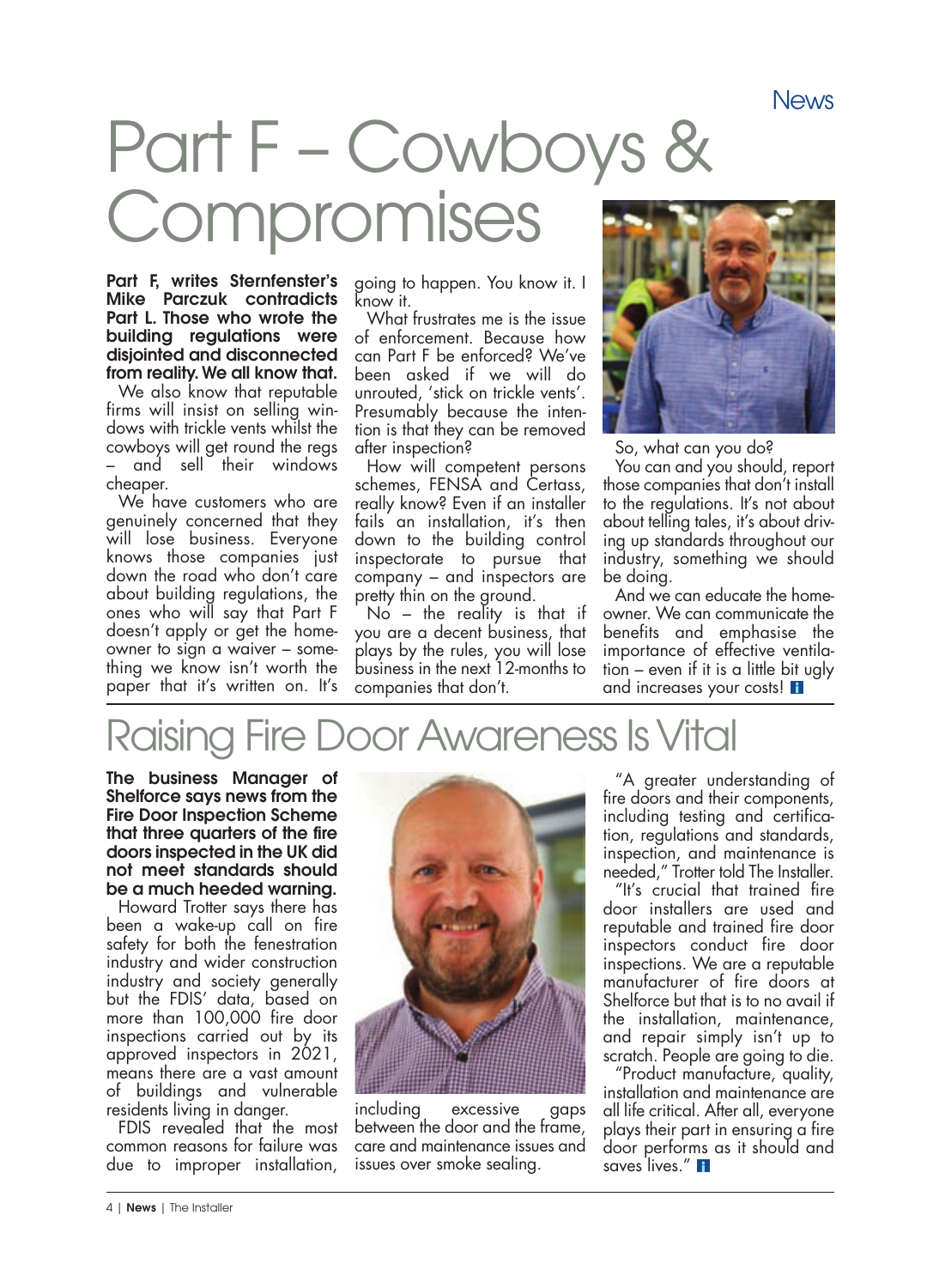### **News** Mental Health Stats - Startling, Disturbing And Emotional

The results of The Double Glazing & Conservatory<br>Ombudsman Scheme's **Ombudsman** Fenestration Industry Mental Health survey are in. They are startling, disturbing and emotional.

They cast light on an issue that has been proven to be starker than anyone could have anticipated.

The survey shows the price we're paying in terms of mental health as a sector: 89.5% of respondents have seen an increase in their workload since the pandemic; 76.3% are experiencing burnout from their workload; 86.8% believe there isn't enough awareness about mental health; and sadly, 60.5% believe there is a mental health crisis in the glazing industry.

Chief Executive of DGCOS, Faisal Hussain, says: "When we first set about conducting this survey, we were driven by a subjective and anecdotal belief that people were struggling with mental health but just not really talking about it. We wanted to understand the thoughts and experiences of those working in the sector. However, the scale of



what we've uncovered, is objective proof of how serious and widespread the challenges are.

"The sample of respondents was representative of age, gender and job functions. Almost half of those questioned say they have felt 'very stressed' over the last two years, with more than one in three feeling 'very anxious'. There was a variety of reasons behind the mental health struggles with the top three being 'too much work', 'staff shortages' and 'consumer complaints'. Interestingly, Covid-19 ranked in the fourth place. What is even more concerning however, is that

despite the widespread scale of the problems, half of all respondents reported that they have never confided in friends or work colleagues.

"There were some positives to come out of the survey, in that just under one in two respondents said their employer was very supportive.

"We hope the results provide valuable insights which will help the industry collectively to put together some form of collaborative support mechanisms and I'd be interested in hearing from anyone who would like to progress this with me." **<sup>i</sup>**

## Maintaining Tilt & Turn From Ukrair

Mila has made clear its ongoing support for Axor, its tilt and turn hardware partner based in Ukraine.

Axor is located in the eastern city of Dnipro, which was the target of Russian attacks early on in the conflict. However, with<br>the Ukrainian government government urging businesses there to stay open as much as possible to help support the ravaged econ-

omy, Axor has largely been able to maintain production at its extensive factory.

Richard Gyde, Mila's MD, says: "We offered our unconditional support to the people in Dnipro from the outset.

"In line with that, we have been continuing to place orders and have facilitated new shipping and delivery routes via a massively expanded warehouse Axor has set up in Poland.

"We knew that fabricators would support us and while we have made it clear to them that we have contingency plans in place to offer alternative tilt and turn hardware if supply is disrupted in the long term, all our customers buying Axor products have welcomed our approach." **<sup>i</sup>**